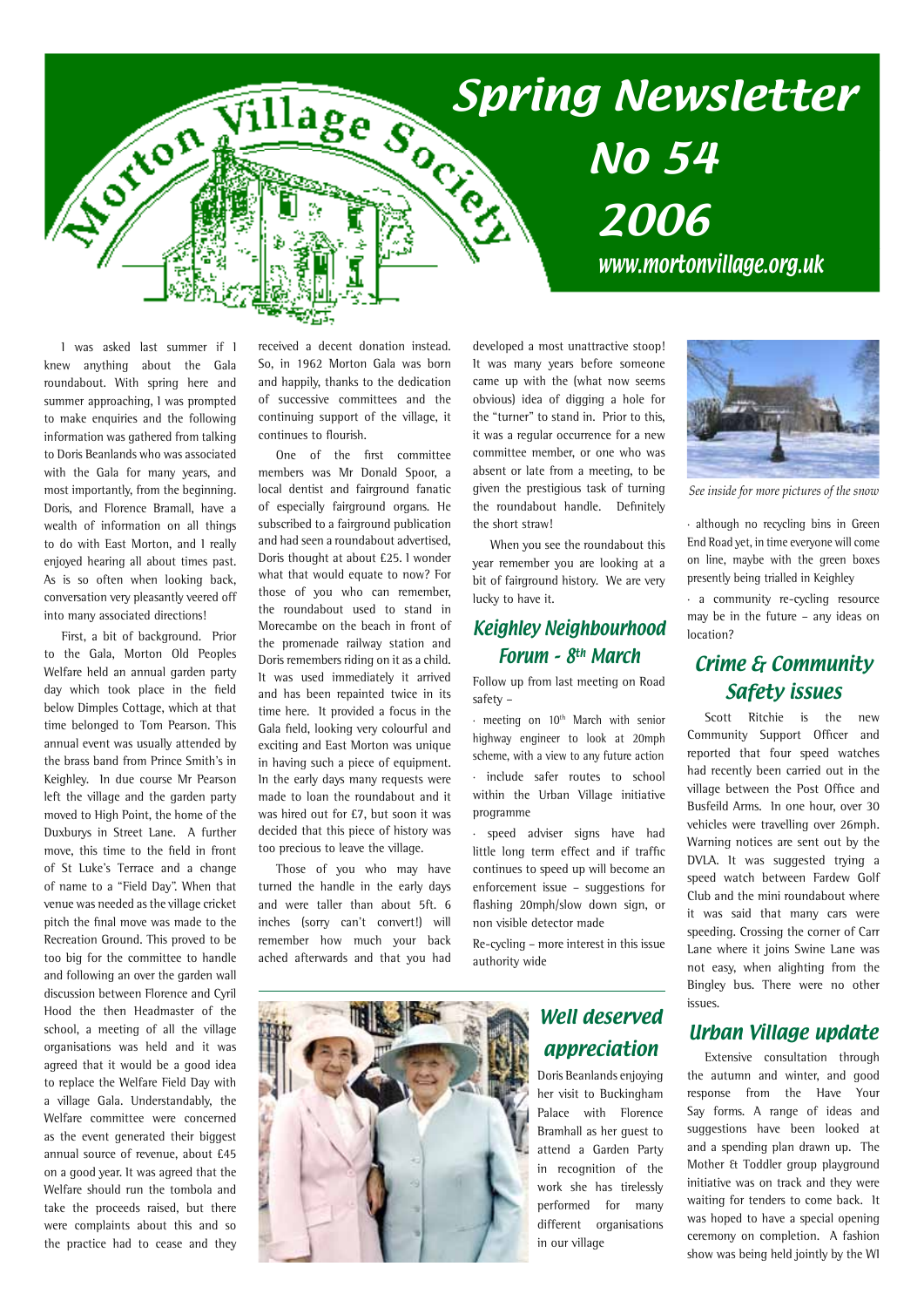and Mother & Toddler group to raise additional funds, which would take place on 20<sup>th</sup> April in the Institute. Ian Hutchinson, representing the school Governing Body, gave information about the dedicated sports facility which was to be put on the school field above the bungalow. The expansion of the school to accommodate the 10 and 11 year olds had effectively reduced the playing out area and better and increased sporting facilities were needed. The facility would be a fenced area about 36m x 18m and would be a tarmac surface on which football, netball and tennis could be played. If improved to an Astraturf surface, and floodlit, other sports could be played. The school were keen for the community to use the facility. £70,000 was the project cost before floodlights and £90,000 if floodlit. Planning proposals had been submitted in May 2005 and at the end of the summer planning permission given. Construction work should begin on 10<sup>th</sup> April. Fundraising activities from the Friends of Morton (parent support group) and through local businesses, together with input from the school budget had realised about £45,000 and they were now in a position to apply for grant funding. Written testimonials from village organisations or residents who would use the facility would be welcome and used to support any grant applications.

## Bradford Community Accord

Olau Thomassen, Project Manager, spoke about this mediation service which was free and confidential. 01274 437452 is the number to call if you would like help to resolve any neighbour problems.

Setting the Scene for 2006

A list of ideas, under four headings, was drawn up and would be looked at when allocating funding and resources under the action plan 2006-8. Our views count!

## Best Kept Garden Competition

Get those pots planted up, and keep mowing and weeding. We are holding our Best Kept Garden Competition again this year and the judge will be walking around the village in the late spring and summer to look for some winners.



Pictures taken by Trevor Appleby on Saturday 18th March

## Morton Village **Lottery**

Latest winners:

December £75 No 301 J M Dix £60 No 14 J Stentiford £30 No 159 Pounder £20 No 199 Derek Nowell £10 No 110 M Millar

January £60 No 148 Helen Howarth £30 No 31 AR Wilson £20 No 346 Mr & Mrs Burrell £10 No 20 CS Mott

February £60 No 66 M Craven £30 No 130 M Millar £20 No 74 A Brown £10 No 273 S Barraclough

March £60 No 88 S & K Myers £30 No 208 N & T McIntyre £20 No 342 Frank Whitfield £10 No 248 Sarah Winder

A big thank you to the recent new entrants from the Swine Lane developments. We have undertaken some recruitment in that part of the village and the response has been great. We do want to ensure that occupants of the new houses integrate well into the village community and asking you to support the village draw is one way. Once again thank you.

We are now not far short of 350 allocated numbers. If we could get to 500 then we could be raising around £3000 a year to assist the village with improvement of its amenities. So the more of you who join – the bigger the prizes and the more the village will benefit. If you are not yet in the draw you can get the necessary form from the village shop (The Pantry) or from Karen Redhead (560279) or Mick Craven (510667).

Next draws at the Busfeild are on: April 19th, May 17th, June 21st, July 19th (On Gala Day there is a £150 bonus draw- at the gala field).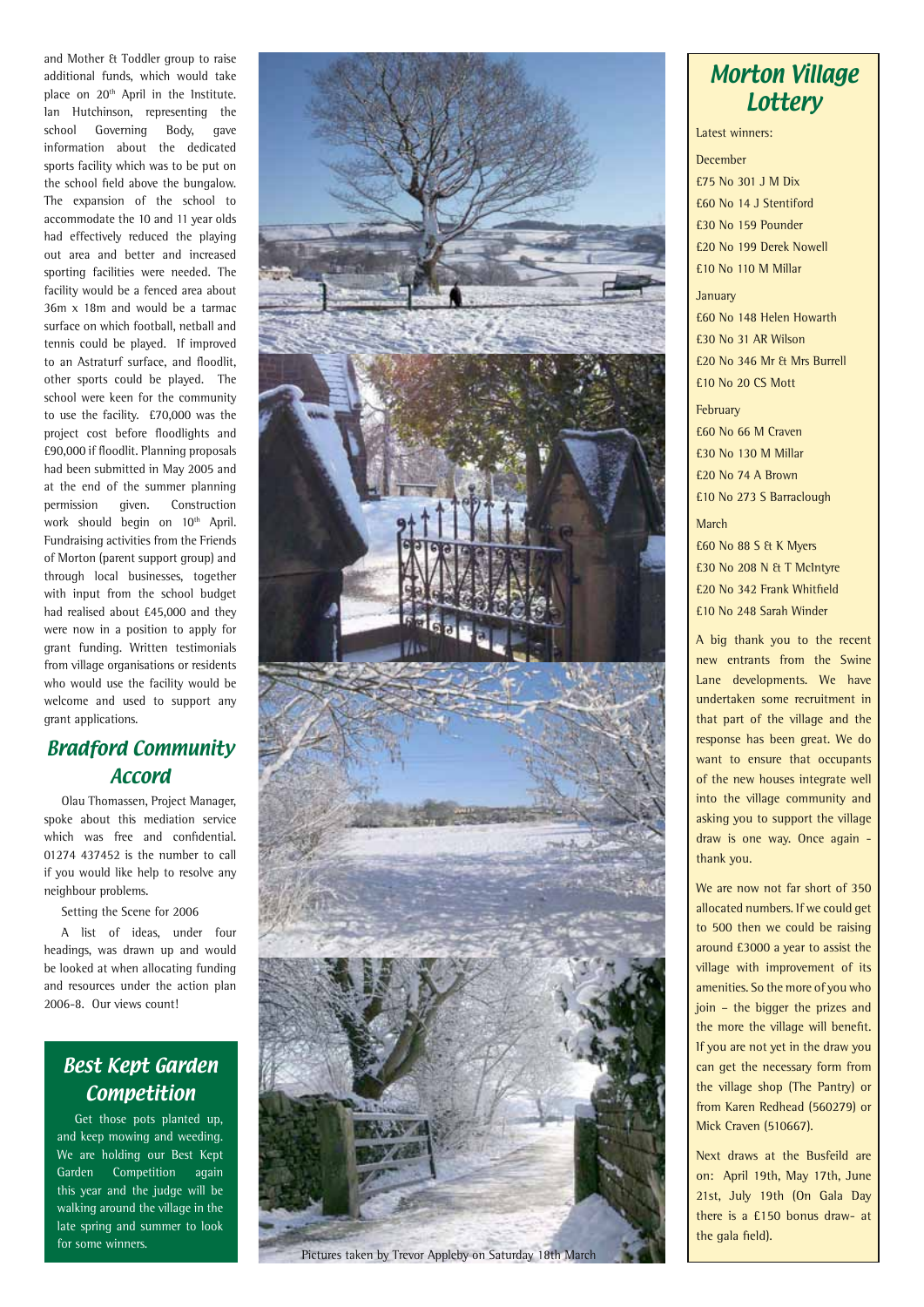#### Living at Waterside Fold by Tracey Paul & Dawn Howarth.

Being part of Morton Village was one of the main attractions of living in Waterside Fold. Our previous homes have been within large busy towns and this move was a location move, feeling part of a small village community where our families could grow and feel 'part of' was so important to us. Where neighbours know each other and where within just a few minutes walk the feeling of open space and countryside is priceless, sounds simple but means so much.

For very different reasons neither of us have any family living close by, this has meant that forming friendships has been a necessity and has been quite easy to do within Waterside Fold. Most people moving into the development don't really know anyone else so everyone has had to make an effort and for the majority of us great neighbours and friends have been found. Some may think that Waterside Fold is simply a mass of houses but once you take the time you find out that the development is full of great people, friends you have yet to meet.

Sadly as we initially tried to integrate into the village we where met with some negative comments about were we live; not really being part of Morton village hence the village sign is situated near East Morton Primary School and no where near our homes. This made us more determined to be part of the village. In January 2006 we were invited to a Morton Village Society Committee meeting where we met some lovely people and found out that any negativity was restricted to a small minority. We have since become part of the committee and hope to help Waterside Fold integrate into the village easily.

Since we started our quest we have found that our village has so much to offer: -

The Morton Toddler Group has been a fantastic way to integrate for both children and parents (yes mums and dads). The group offers play for the children and a social outlet for the grownups, which has now extended itself to evening social events. If you are at home with your children (no matter what age) and you have not tried the toddler group we urge you to give it a go.

Schools, once your children have made friends at the toddler group they are able to grow together in the local nursery then to Morton Primary School which has a fantastic reputation. The village doesn't currently have a nursery surely this would be a great asset; maybe this is something for the future?

The 'The Pantry' and Post Office. Busfeild Arms Village pub for food, weekly quiz nights and drink, also offering a games room and a large no smoking area.

The Village Society Committee, you too can be a member of the Society for only £3 per year, you can help to maintain the village grounds, institute, play areas. The committee provides a quarterly newsletter to keep you abreast of village activities and also giving you the chance to have your say, as we have. You also have the chance to be part of the village lottery, there are many chances of winning and there are draws every month

Each year the village holds a Gala, the gala committee need volunteers, if you can help either leading up to the gala or during the gala day please call Kathy Myers on 01274 567174 or Steve Foster (Field Organiser) on 01274 568349.

The Memorial Institute, the village toddler group is held here twice a week, they also hold dancing lessons, tea dances, you can also hire the hall.

St Lukes – With a family service every second Sunday of the month. The Rev Rugen or Rev Tony Cullingworth conducts this child friendly service. Facilities for small children and babies to play during service are also provided.

East Morton Rec, which is situated behind the village shop. The most beautiful area for cycling, dog walking, jogging, football etc. The children's play area is to be upgraded in the near future, a real village treasure.

As you can see our village has a lot to offer and being part is a positive thing, maybe a Drama Society and Christmas Events are something for the future. We have also asked the committee to provide a village sign to be erected on Swine Lane to let everyone know that Waterside Fold is a part the village. Within the many houses there is a lot of talent, experience and help, if you can be an active part of our village, or maybe you would like to join the committee please contact Mary Appleby, or call into the village shop. Your village needs you so please help; together we can make one thriving village.

#### Winter *auiz*

Winner of the quiz was Jane Smith - photographs taken by Diane Taylor were as follows 1 - Looking down Street Lane; 2 - Remains of mill at Sunnydale; 3 - Graveyard up Green End Road; 4 - Footpath up Sunnydale opposite Upper Mill Row; 5 - Near Moorland Farm going up to Sunnydale; 6 - Morton Beck; 7 - Viaduct off Green End Road; 8 - Back of Laythorpe Terrace; 9 - Dam at back of Botany Farm; 10 - Footpath at back of Highfold; 11, Little Lane footpath.

#### Yellow Bus

The Yellow Bus started serving our school in November with 12 children using the service initially, but this is increasing steadily as the service proves to be reliable and adaptable to the needs of our families. The thinking behind the initiative is to provide safe routes to school for children and to reduce congestion around school, which for us in East Morton is a particular problem. The children are collected from the bus each morning and

accompanied to the bus stop each evening and I'm, always impressed by the way in which the driver greets each individual child by name.



Volunteers Have you any spare

time that could be spent in school hearing the children read, choosing their library book or registering children on the library computer? If you would



"I use the yellow

bus every day to come to school and then go home. I think its a good idea because I enjoy coming to school with my friends and it saves my grand dad from having to drive me to school, because its always busy and there aren't many places to park" Thomas

"I only started using the bus yesterday, but I think me and my sister will use it from now on. There was music on the bus - I never expected that and it was a nice surprise" Sophie

"Me and my sister get on the yellow bus every day, because it helps mum to get to work on time - if she brought us to school then she'd get stuck in the traffic, get to work late and not find a car park space! I like the bus because I've made new friends and the driver has a good sense of humour - he always makes us laugh" Fiona and Rory